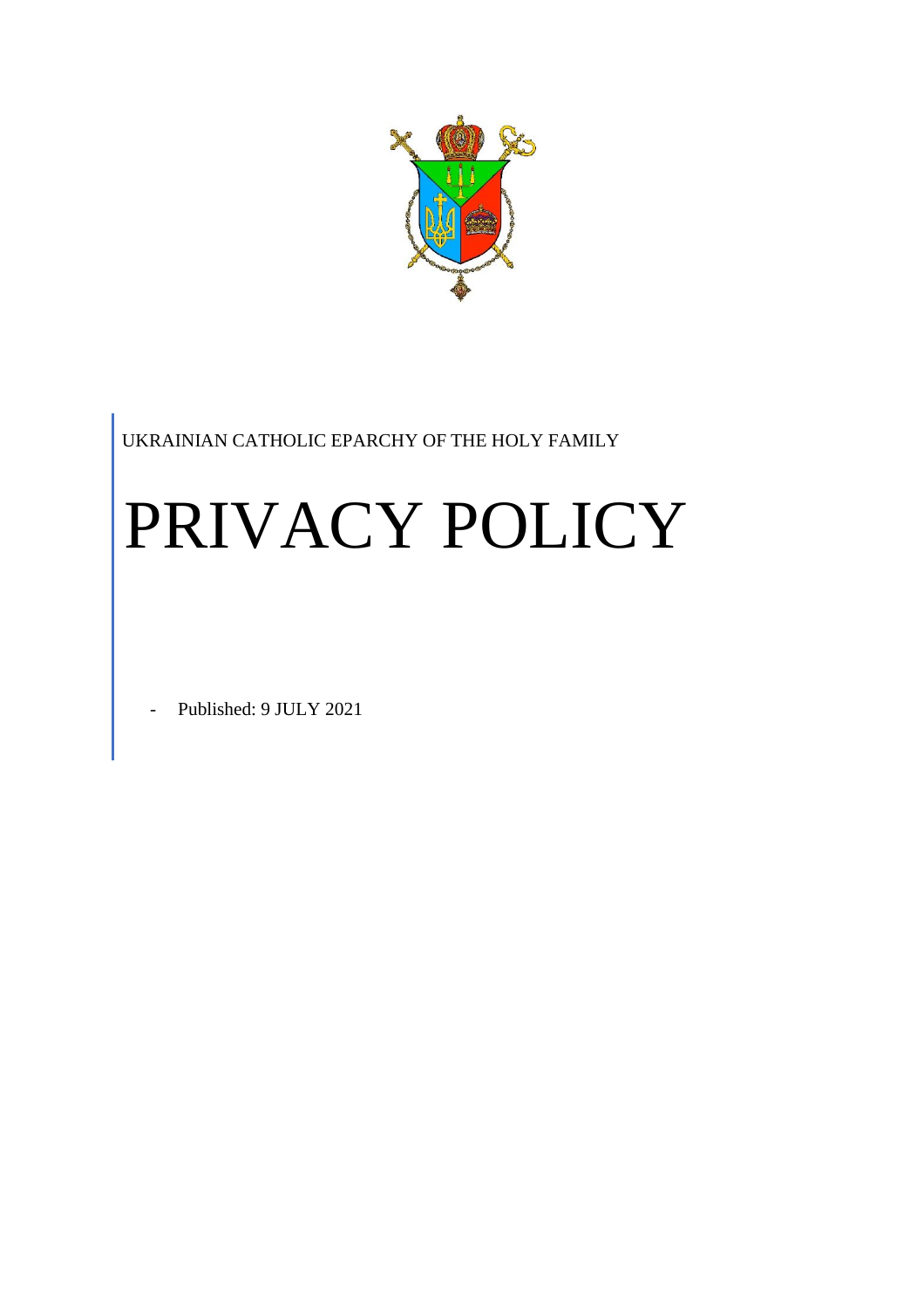# **1. INTRODUCTION**

1.1 The Holy Family Ukrainian Catholic Eparchy of London (the "Eparchy") is a charity registered with the Charity Commission in England and Wales. Our charity number is 240088 and our registered address is 21-22 Binney Street, London W1K 5BQ. In this Notice, references to 'we' and 'us' mean the Eparchy.

1.2 When you provide us with Personal Data in order to engage with us and/or benefit from our activities, we will keep a record of the data you give to us in order to enable us to comply with our statutory obligations and to achieve our charitable objects of serving the spiritual needs of the faithful of the Ukrainian Greek Catholic Church in GB and of advancing and maintaining the Ukrainian Greek Catholic rite through the operation of our parishes and other activities.

1.3 For the purpose of the General Data Protection Regulation 2016/279 (GDPR), the Eparchy through its Trustees will be a Data Controller in respect of your Personal Data. In some cases, the Eparchy may be a joint Data Controller of your Personal Data (e.g. where your data is shared between the Eparchy and another organisation for a particular purpose). Please be aware that our parishes form part of the Eparchy and are not separate legal entities. Parishes are not Data Controllers nor do they process Personal Data on behalf of the Eparchy as a Data Processor.

1.4 Everyone has rights with regard to how their Personal Data is handled by organisations. The Eparchy is committed to ensuring that Personal Data is properly and securely managed in accordance with the relevant data protection laws, and believes this is an important part of achieving trust and confidence between the Eparchy and those with whom it interacts. Please read this Notice to understand how we use and protect the information that you provide to us or that we obtain or hold about you, and to understand what your rights are in relation to information that we hold. This Notice applies to information about living identifiable individuals only.

#### **2. WHAT PERSONAL DATA DO WE HOLD ABOUT YOU?**

- 2.1 We may hold the following types of Personal Data:
- 2.1.1 name and contact details;
- 2.1.2 gender, age, date of birth, marital status and nationality;
- 2.1.3 information about your education/work history and professional qualifications;
- 2.1.4 information about your family and any dependants;
- 2.1.5 information about your current involvement in Eparchial activities and events;
- 2.1.6 financial information and details of any donations you have made to us in the past;
- 2.1.7 information obtained as a result of any background checks on volunteers;
- 2.1.8 CCTV recordings, video streaming and photographs;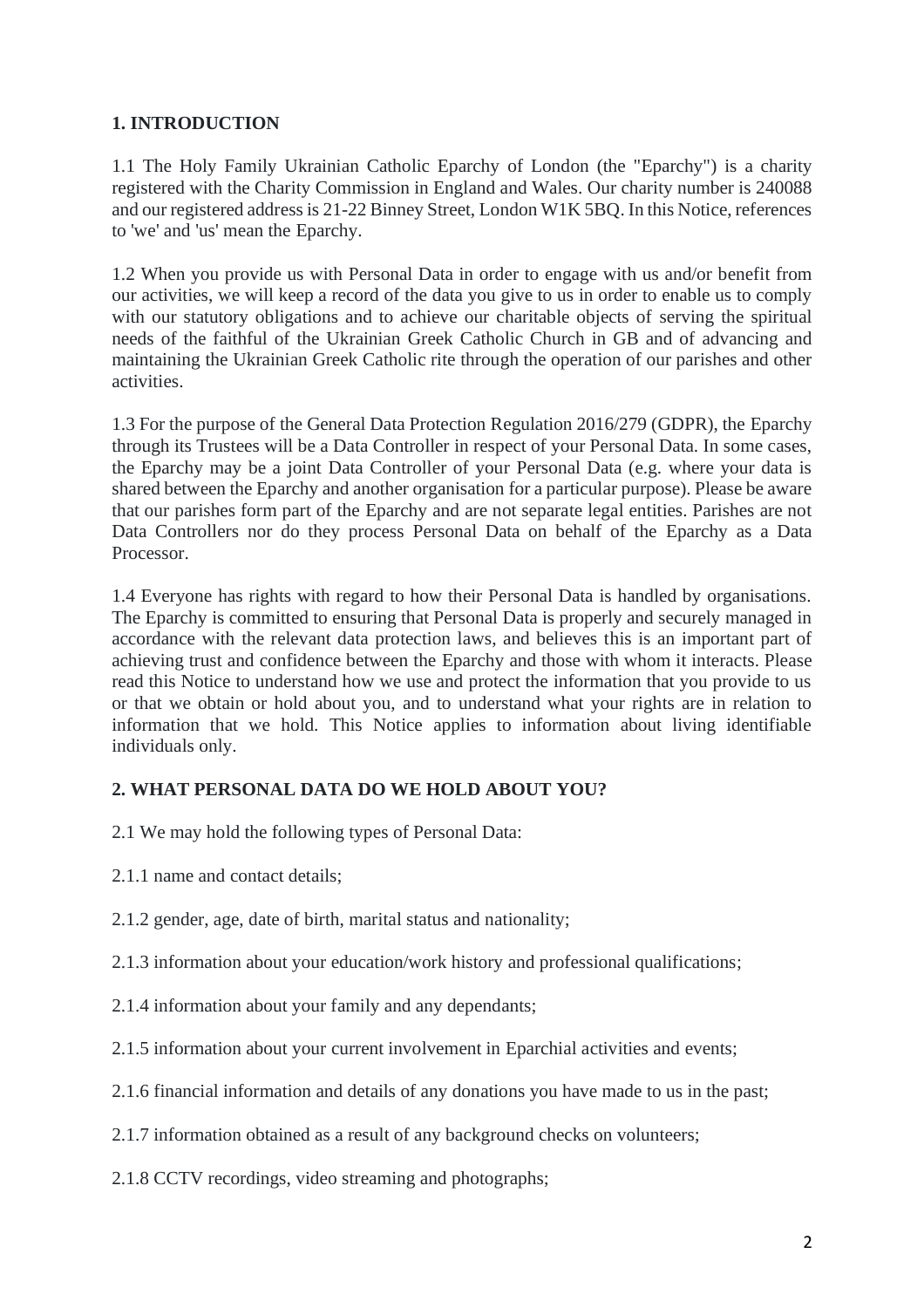2.1.9 information we collect through your use of our website(s) such as IP addresses and other information collected using cookies; and

2.1.10 any other information which you choose to provide to us or that we are provided by others.

2.2 We may also hold Special Categories of Personal Data e.g. information about your religious beliefs, information about your health and wellbeing, information revealing racial or ethnic origins, information concerning your sexual orientation or in the case of background checks, information about criminal records or proceedings.

2.3 We may also receive Personal Data about you from third parties, for example, your family members, other parishioners, other eparchies and dioceses, medical professionals, the police and other law enforcement bodies.

## **3. HOW AND WHY DO WE PROCESS YOUR PERSONAL DATA?**

3.1 The Personal Data which we hold about you, whether it is collected directly from you or whether we receive it from a third party, may be Processed in a number of ways, for example:

3.1.1 to communicate with you in relation to news about or activities and events taking place in the Eparchy or in any of our parishes, including seeking feedback and informing you of any changes to our activities;

3.1.2 to improve our activities and the way we communicate with you including our website or the website of any parish;

3.1.3 to carry out our activities, from weddings and funerals to general pastoral and spiritual care;

3.1.4 to process donations that you may make to us or other payments where, for example, you hire facilities belonging to the Eparchy;

3.1.5 to administer, support, improve and develop the administration of the Eparchy's work and operations and to keep the Eparchy's or any parish's accounts and records up-to-date;

3.1.6 to process applications from you, including grant applications and applications for a role within the Eparchy;

3.1.7 to help us to improve our fundraising and find potential sources of additional funds, by gathering information about our supporters and potential supporters, either information that they have shared themselves or that is publicly available from sources such as for example, Companies House, the Electoral Register, company websites, published information, social networks such as LinkedIn, political and property registers, and news archives, which we use to help tailor our messages and requests. Through building relationships with supporters, we understand their 'vocation' in giving, i.e., which aspects of our work, if any, they feel called to support; this makes our fundraising as effective and efficient as possible, which is something supporters tell us is very important to them. Supporters can ask us not to use their data in this way by emailing [eparchy@ucc-gb.com](mailto:eparchy@ucc-gb.com) or by calling 020 7629 1073;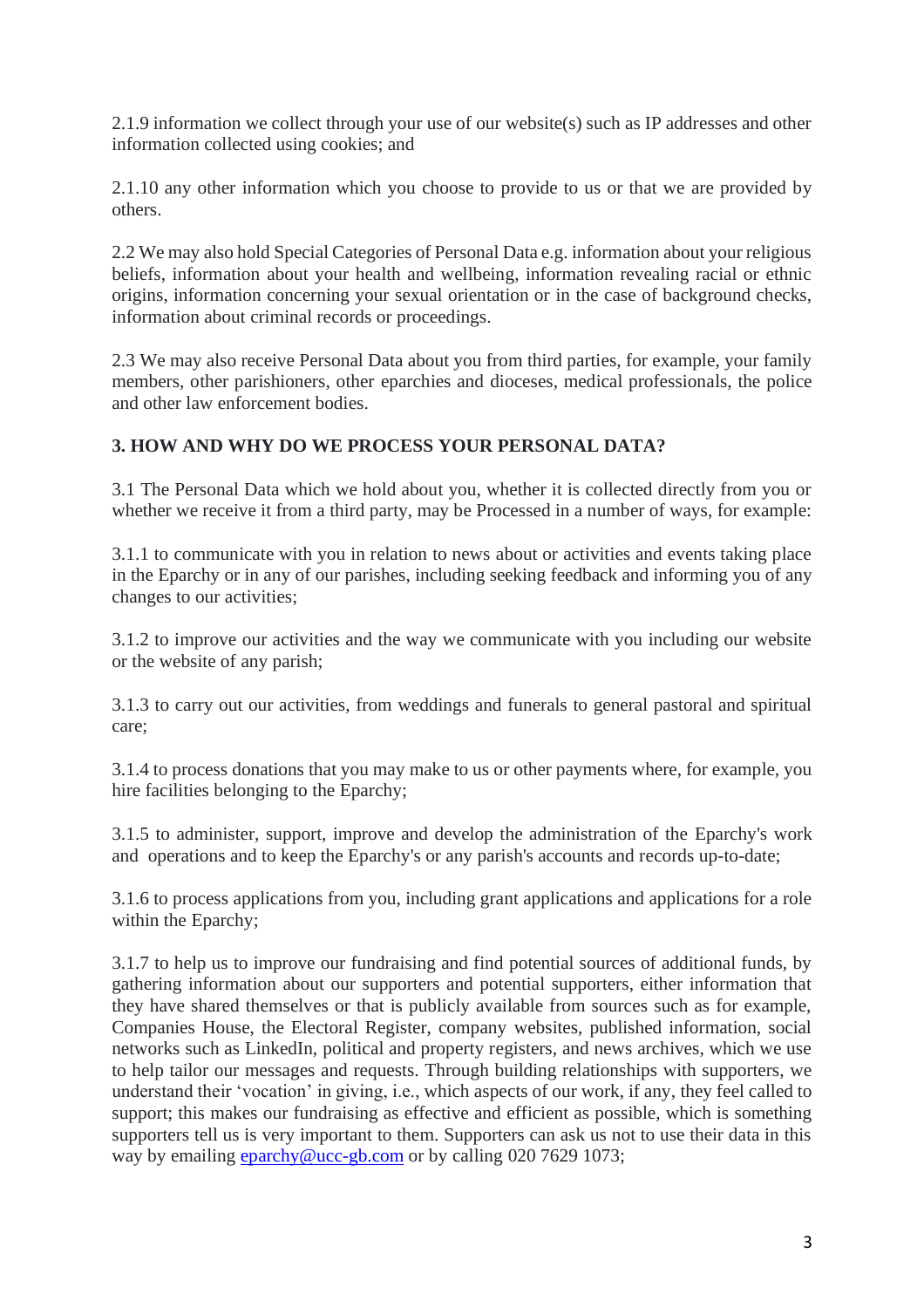3.1.8 for audit and statistical purposes;

3.1.9 to ensure we comply with our legal obligations (e.g., by providing information to the Charity Commission or HMRC or carrying out safeguarding activities);

3.1.10 in the case of CCTV recordings, to prevent or detect crime, and to help create a safer environment for our staff, parishioners and visitors; and

3.1.11 to live stream Divine Liturgies and other church celebrations to assist those who cannot attend. These may be viewed via the internet anywhere in the world.

3.2 Any information gathered through cookies and similar technologies via the Eparchial website or the website of any parish, is used to measure and analyse information on visits to the website, to tailor the website to make it better for visitors and to improve technical performance. We will not use the data to identify you personally or to make any decisions about you.

## **4. ON WHAT GROUNDS DO WE PROCESS YOUR PERSONAL DATA?**

4.1 We must have a lawful basis for Processing your information; this will vary according to the circumstances of how and why we have your information, but typical examples include:

4.1.1 the activities are within our legitimate interests in advancing and maintaining the Ukrainian Greek Catholic rite, in providing information about the activities of the Eparchy or any of our parishes, and to raise charitable funds (e.g., where we use information provided when your child is baptised to follow up with families for Solemn Communion) or in providing information about the activities of the Eparchy or any of our parishes, or in raising charitable funds;

4.1.2 you have given consent (which can be withdrawn at any time by contacting us using the details below) for us to process your information (e.g., to send you marketing or fundraising communications by email or SMS);

4.1.3 we are carrying out necessary steps in relation to a contract to which you are party or prior to you entering into a contract (e.g., where you enter into a hire agreement for one of our facilities):

4.1.4 the Processing is necessary for compliance with a legal obligation (e.g., where we pass on information to a local authority for safeguarding or other reasons);

4.1.5 the Processing is necessary for carrying out a task in the public interest (e.g., updating and maintaining the register of marriages); or

4.1.6 to protect your vital interests (e.g., if you were unfortunate enough to fall ill or suffer an injury on our premises, then we may pass on information to the NHS for treatment purposes and to family members).

4.2 If we Process any Special Categories of Personal Data we must have a further lawful basis for the processing. This may include: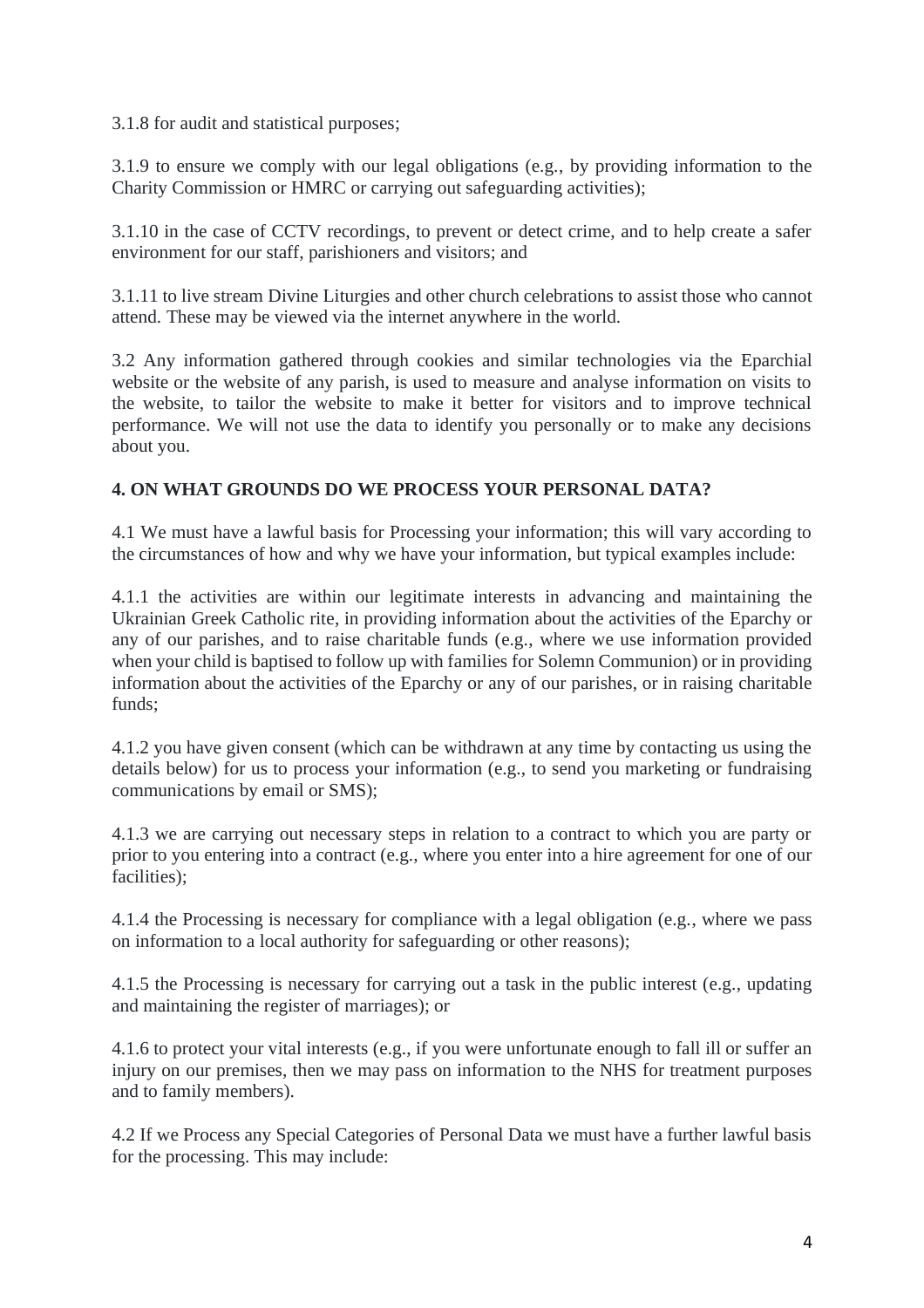4.2.1 where you have given us your explicit consent to do so (e.g., to cater for your medical or dietary needs at an event);

4.2.2 where the Processing is necessary to protect your vital interests or someone else's vital interests (e.g., passing on information to the Police);

4.2.3 where the Processing is carried out in the course of our legitimate interests as a Eparchy working with and supporting our current and former parishioners and the information is not shared outside the Eparchy other than with your consent (e.g. carrying out parish censuses);

4.2.4 you have made the information public;

4.2.5 where the Processing is necessary for the establishment, exercise or defence of legal claims;

4.2.6 where the Processing is necessary for carrying out the Eparchy's employment and social security obligations; or

4.2.7 the processing being necessary for reasons of substantial public interest (e.g., where steps are taken to prevent fraud or other dishonest activity);

provided that the legal basis is proportionate to the aim pursued and provides for suitable and specific measures to safeguard your rights, or as part of our legitimate interests as an Eparchy and charitable institution.

4.3 If we Process any Personal Data comprising criminal convictions or offences, we must also have a further lawful basis for the processing. This may include:

4.3.1 where the Eparchy is exercising obligations or rights which are imposed or conferred by law on us or you in connection with employment, social security or social protection and the Eparchy has an appropriate policy document in place (e.g., to undertake appropriate checks on individuals prior to taking up a role);

4.3.2 where it is necessary for the prevention or detection of an unlawful act (e.g., passing on information to the Police or other investigatory body);

4.3.3 where the Eparchy is complying with or assisting others to comply with regulatory requirements relating to unlawful acts or dishonesty (e.g., passing on information to the Police or other investigatory body);

4.3.4 where it is carried out in the course of safeguarding children or other individuals at risk e.g., making a safeguarding disclosure;

4.3.5 where an individual has given their consent to the processing;

4.3.6 where the Eparchy is establishing, exercising or defending legal claims (e.g., providing information to our insurers or lawyers in connection with legal proceedings);

4.3.7 where it is necessary to protect the vital interests of an individual (e.g., passing on information to the Police); or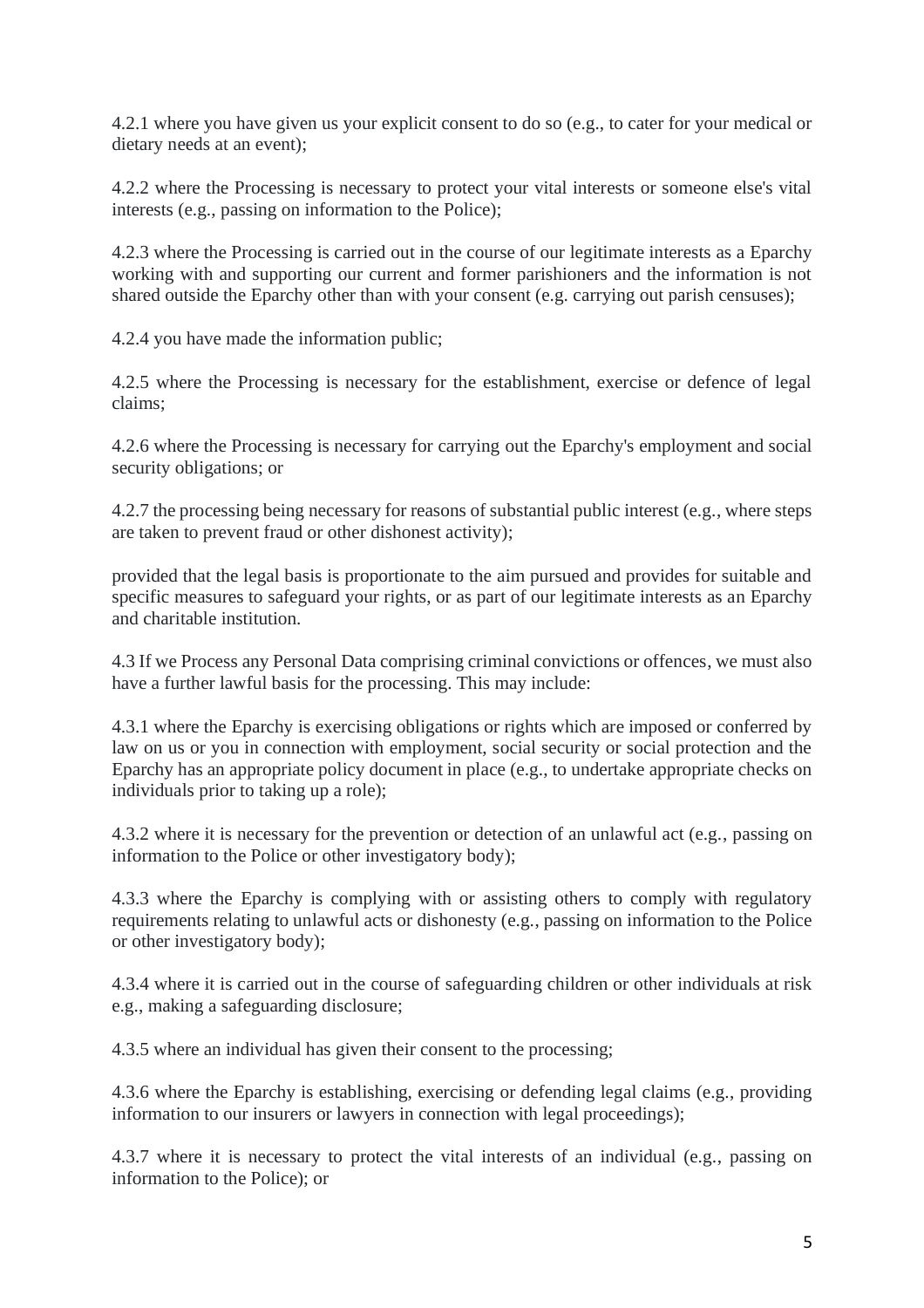4.3.8 where it is carried out in the course of the Eparchy's legitimate activities as a not-forprofit body with religious aims (e.g. carrying out pastoral activities).

## **5. WHO WILL WE SHARE YOUR INFORMATION WITH?**

5.1 We will only use your Personal Data within the Eparchy for the purposes for which it was obtained, unless you have explicitly agreed that we may share your Personal Data with another organisation or unless we are otherwise permitted or required to under the Data Protection Rules or order of a Court or other competent regulatory body or as set out in this Notice.

5.2 We may share your information with other members of the Church seeking relief and any ecclesiastical body enjoying canonical jurisdiction or powers of governance as detailed in the Code of Canons of the Eastern Churches, the Particular Law of the Ukrainian Greek Catholic Church or other ecclesiastical administrative documents.

5.3 We may share your information with government bodies for tax purposes or law enforcement agencies for the prevention and detection of crime.

5.4 Sometimes the Eparchy contracts with third parties whom we ask to Process Personal Data on our behalf. We require these third parties to comply strictly with our instructions and with the GDPR.

5.5 We also may be required to share your Personal Data so that the Eparchy can benefit from Gift Aid nominations you have made e.g., with HMRC.

5.6 We have in place administrative, technical and physical measures designed to guard against and minimise the risk of loss, misuse or unauthorised processing or disclosure of the Personal Data that we hold.

5.7 In the course of Processing your Personal Data, or disclosing it to the recipients referred to above, we may transfer it to countries which are outside the European Economic Area (EEA), some of which may not have laws which provide the same level of protection to your Personal Data as laws inside the EEA. In such cases we will take steps to ensure that the transfers comply with the GDPR and that your Personal Data is appropriately protected.

#### **6. HOW LONG WILL WE KEEP YOUR INFORMATION FOR?**

6.1 We will endeavour to keep Personal Data for as long as is necessary for our purposes or as required by law and to delete it when it is no longer so.

#### **7. YOUR RIGHTS**

7.1 You have rights in respect of the Personal Data you provide to us. In particular:

7.1.1 the right to request a copy of some or all of the Personal Data that we hold about you (including, in some cases, in a commonly used, machine readable, format so that it can be transferred to other Data Controllers). We do not make a charge for this service;

7.1.2 if we Process your Personal Data on the basis that we have your consent, the right to withdraw that consent;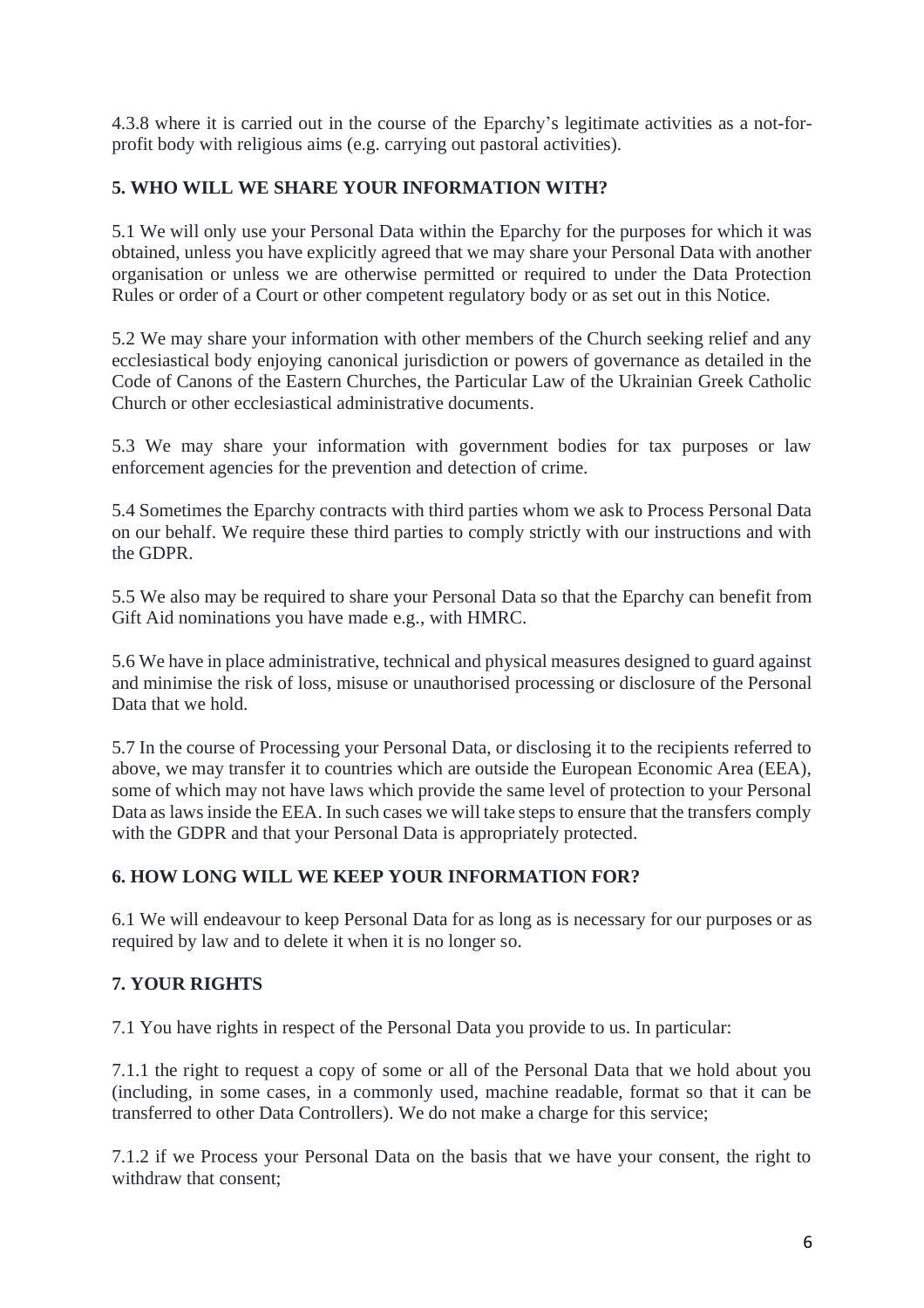7.1.3 the right to ask that any inaccuracies in your Personal Data are corrected;

7.1.4 the right to have us restrict the Processing of all or part of your Personal Data;

7.1.5 the right to ask that we delete your Personal Data where there is no compelling reason for us to continue to Process it;

7.1.6 the right to object to us Processing your Personal Data for direct marketing purposes; and

7.1.7 the right not to be subject to legal or other significant decisions being taken about you on the basis of an automated process (i.e. without human intervention).

7.2 Please note that the above rights may be limited in some situations – for example, where we can demonstrate that we have a legal requirement to Process your Personal Data. Also, we may need you to provide us with proof of identity for verification and data security purposes before you can exercise your rights.

7.3 Rights may only be exercised by the individual whose information is being held by the Eparchy or with that individual's express permission. Children from around 12 years upwards are entitled to make their own requests (where the Eparchy is of the reasonable view that they have an appropriate understanding of the request they are making) and parents / guardian / family members do not have an automatic right to see information about their child or prevent their child from making a request to the Eparchy.

# **8. CHANGES TO THIS NOTICE**

8.1 We may make changes to this Notice from time to time as our organisational practices and/or applicable laws change. We will not make any use of your personal information that is inconsistent with the original purpose(s) for which it was collected or obtained (if we intend to do so, we will notify you in advance wherever possible) or otherwise than is permitted by data protection laws.

# **9. CONTACT DETAILS**

9.1 If you have any questions, require further information about how we protect your Personal Data, if you wish to exercise any of the above rights or make a complaint about the use of your information, please contact the Office of the Vicar General. Email: [vicargeneral@ucc](mailto:vicargeneral@ucc-gb.com)[gb.com,](mailto:vicargeneral@ucc-gb.com) Tel: 020 7629 1073, Post: 21-22 Binney Street, London W1K 5BQ.

9.2 We will endeavour to provide you with the answers to your questions about the way in which we process your Personal Data. However, if you have unresolved concerns, you also have the right to complain to the Information Commissioner ('ICO') (www.ico.org.uk).

# **10. COOKIES**

10.1 Cookies, also known as browsers or tracking cookies, are small text files that are added to your computer when you visit a website. They help websites to perform certain functions e.g., to know who you are if you log into a restricted part of a website, for shopping carts, and for tracking purposes.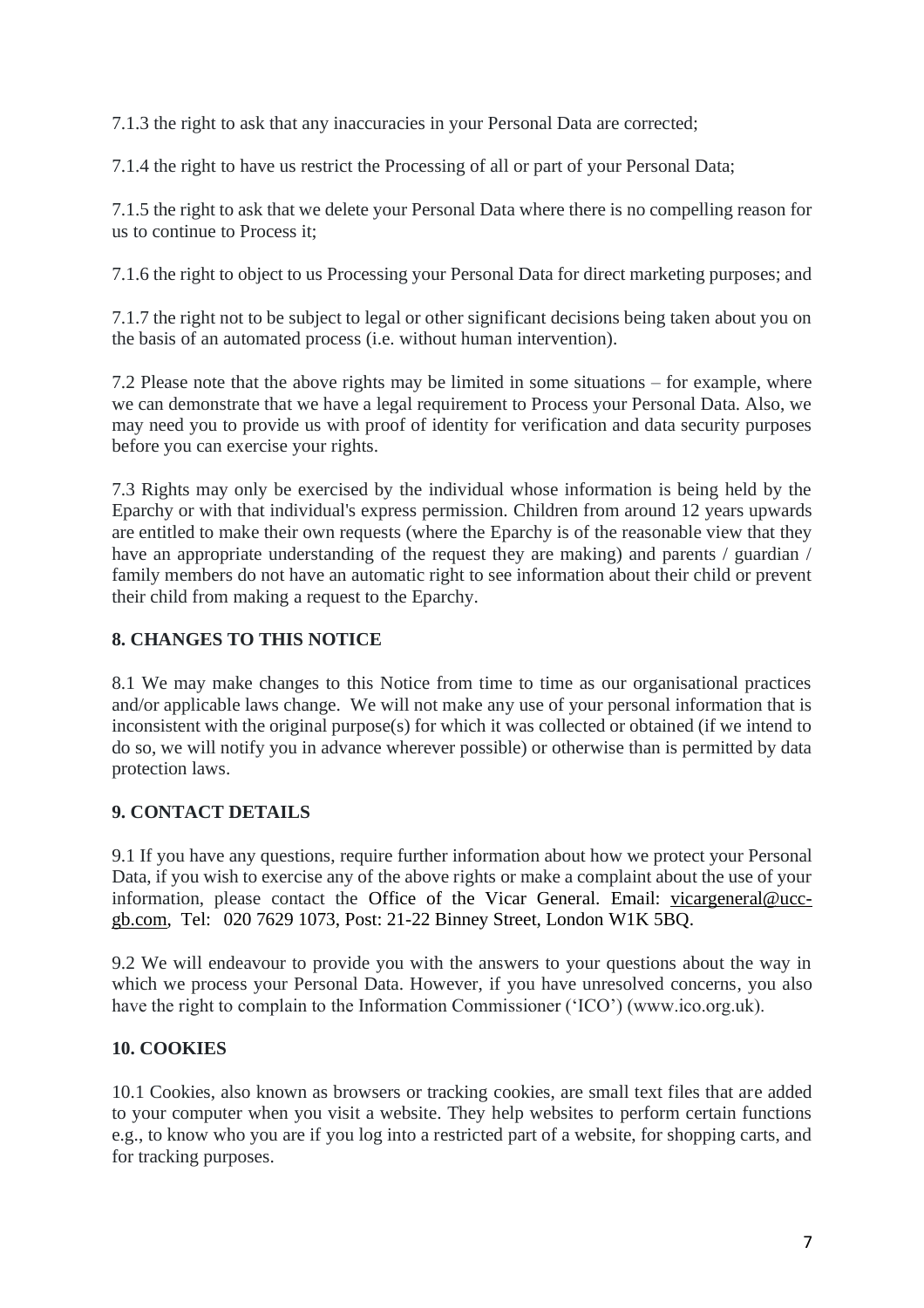10.2 The Eparchy uses the following cookies:

10.2.1 Google analytics. We use Google analytics cookies on the website for tracking purposes. The cookies allow us to understand general traffic to our website for example number of visitors and length of time on site. This process does collect data, but in an anonymous form, to help us make improvements, develop the website and enhance the user experience.

10.2.2 Privacy preferences. We use a tracking cookie, which is added to your computer, to remember your cookie preferences i.e. if you have allowed or disallowed them.

10.2.3 IT provider. We use the services of an IT company for technical support for our website, and that company will have access to information gathered through the website.

# **11. MANAGE COOKIES**

11.1 If you would like to opt-in or opt-out of using cookies then you should be able to do so using your browser. You can review your cookie settings at any time.

11.2 Please note that you cannot opt-out of the deployment of cookies that are necessary for delivery of our website or services to visitors.

# **12. GLOSSARY**

"Data Controller" means a person, organisation or body that determines the purposes for which, and the manner in which, any Personal Data is processed. A Data Controller is responsible for complying with the data protection laws including the GDPR and establishing practices and policies in line with them.

"Data Processor" means any person, organisation or body that Processes personal data on behalf of and on the instruction of the Eparchy. Data Processors have a duty to protect the information they process by following data protection laws.

"Data Subject" means a living individual about whom the Eparchy processes Personal Data and who can be identified from the Personal Data. A Data Subject need not be a UK national or resident. All Data Subjects have legal rights in relation to their Personal Data and the information that the Eparchy holds about them.

"Personal Data" means any information relating to a living individual who can be identified from that information or in conjunction with other information which is in, or is likely to come into, the Eparchy's possession. Personal Data can be factual (such as a name, address or date of birth) or it can be an opinion (e.g., a performance appraisal). It can even include a simple email address. A mere mention of someone's name in a document does not necessarily constitute Personal Data, but personal details such as someone's contact details or salary (if it enabled an individual to be identified) would fall within the definition.

"Processing" means any activity that involves use of Personal Data. It includes obtaining, recording or holding the information or carrying out any operation or set of operations on it, including organising, amending, retrieving, using, disclosing, erasing or destroying it. Processing also includes transferring or disclosing Personal Data to third parties.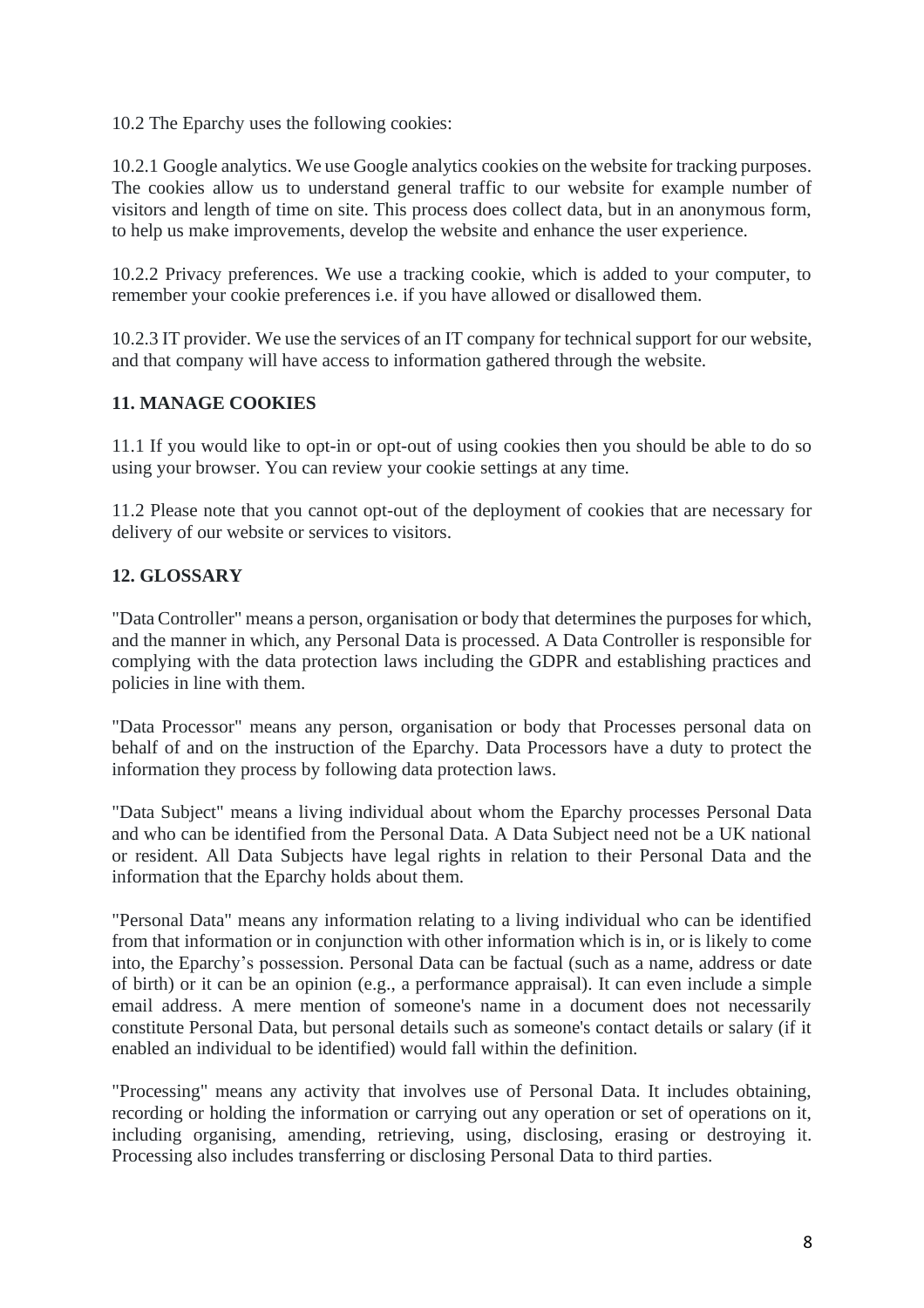"Special Categories of Personal Data" (previously called sensitive personal data) means information about a person's racial or ethnic origin, political opinions, religious or similar beliefs, trade union membership, physical or mental health or condition or sexuality. It also includes genetic and biometric data. Special Categories of Personal Data can only be processed under strict conditions and such processing will usually, although not always, require the explicit consent of the Data Subject.

# **13. COVID-19 TEST AND TRACE**

During these unprecedented times, we have a legal duty to protect and promote the welfare of our parishioners, staff, volunteers and our clergy.

If an individual informs us that they have tested positive for COVID-19 or have symptoms of the virus we will notify you if you had been present with that individual at one of our Divine Liturgies/events, so that you ca n take the necessary steps to protect yourself, your families and those who you have come into contact with.

In this situation we will not seek your consent to share your data with the health authorities as there is a Public Interest for us to do so. Your contact details will only be shared with the Health Authorities if required and within the Eparchy. We will keep a record of what information has been shared.

What information about you do we collect?

For the processing to which this notice relates, we collect the following information:

personal information – your name, residential address, email address, mobile or landline number

special category personal information – such as information about virus symptoms

How do we collect information about you?

Information is collected from parishioners who have booked to attend any Divine Liturgy/event or from any existing parish database. Identified individuals may provide details of other people they have had contact with, who may in turn be asked for details of others they have had contact with.

How will your information be used?

Your information will be used to contact you and persons who you have stated you have had contact with.

The legal basis for using your information

The legal basis for which we use your information is that it is of substantial public interest and to protect public health.

Who will your information be shared with?